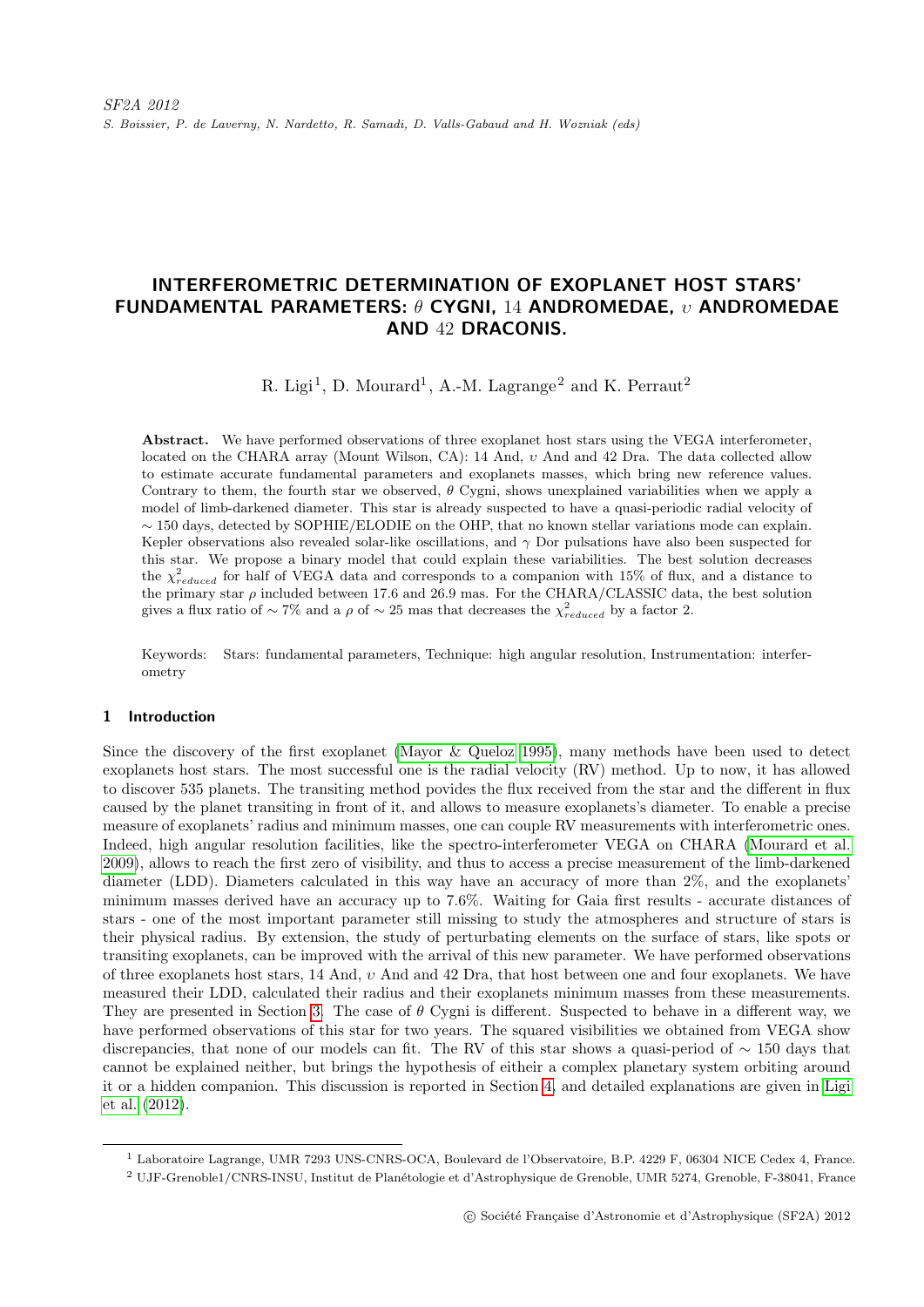

<span id="page-1-1"></span>Fig. 1. Left: Theoretical visibilities for a VEGA-like instrument and different uniform disk diameters: 0.6 (solid line), 0.7, 0.8, 0.9 and 1.0 mas (long dashed line). Right: Squared visibility obtained for a UD diameter (solid line) and a LD diameter (dashed line). We can see the difference between both curves around the first zero of squared visibility.

## 2 Basics of interferometry

Interferometry is a high angular resolution technique allowing to study the spatial brightness distribution of celestial objects through measuring their spatial frequencies. By measuring the fringe contrast, also called visibility, one is able to determine the size of stars, thanks to the van Cittert-Zernike theorem [\(Born et al.](#page-5-3) [1980\)](#page-5-3). The simplest representation of a star is a uniform disk (UD) of angular diameter  $\theta_{\text{UD}}$ . The corresponding visibility function is given by

$$
V^2 = \left|\frac{2J_1(x)}{x}\right|^2,\tag{2.1}
$$

where  $J_1(x)$  is the first-order Bessel function and  $x = \pi B \theta_{UD} \lambda^{-1}$ . B represents the length of the projected baseline,  $\lambda$  the wavelength of the observation. In Figure [1](#page-1-1) (left), we see that the zero of visibility is reached at different spatial frequencies according to the star's diameter. However, stars are not uniformly bright: a better representation of the surface brightness is the LD disk. The main differences between the two profiles arise close to the zero of visibility and in the second lobe, as shown in Figure [1](#page-1-1) (right). Thus, the higher the spatial frequency, the smaller structures at the stellar surface we can see. The LDD is conventionally described by the function  $I_{\lambda}[\mu]$ , where  $\mu$  is the cosine between the normal to the surface at that point and the line of sight from the star to the observer and  $u_{\lambda}$  the limb darkening coefficient [\(Hanbury Brown et al. 1974\)](#page-5-4):

$$
I_{\lambda}[\mu] = I_{\lambda}[1][1 - u_{\lambda}(1 - \mu)].
$$
\n(2.2)

A good approximation of the  $\theta_{\text{LD}}$  is given by [\(Hanbury Brown et al. 1974\)](#page-5-4)

$$
\theta_{LD}[\lambda] = \theta_{UD}[\lambda] \times \left[\frac{1 - u_{\lambda}/3}{1 - 7u_{\lambda}/15}\right]^{1/2} \tag{2.3}
$$

The [Claret & Bloemen](#page-5-5) [\(2011\)](#page-5-5) coefficients are listed in tables and depend on the effective temperature and the stellar surface gravity.

#### <span id="page-1-0"></span>3 Observations of three exoplanets host stars and results

#### 3.1 Observations with VEGA/CHARA

The CHARA array hosts six one-meter telescopes arranged in a Y shape that are oriented to the east (E1 and E2), south (S1 and S2) and west (W1 and W2). The baselines range between 34 and 331 m and permit a wide range of orientations. VEGA is a spectro-interferometer working in the visible wavelengths at different spectral resolutions: 6000 and 30000. Thus, it permits the recombination of two, three or four telescopes, and a maximum angular resolution of  $\simeq 0.3$  mas. We performed the stars observations in the 3T configuration, from October to November 2011. These observations provided measurements close to the zero or up to the second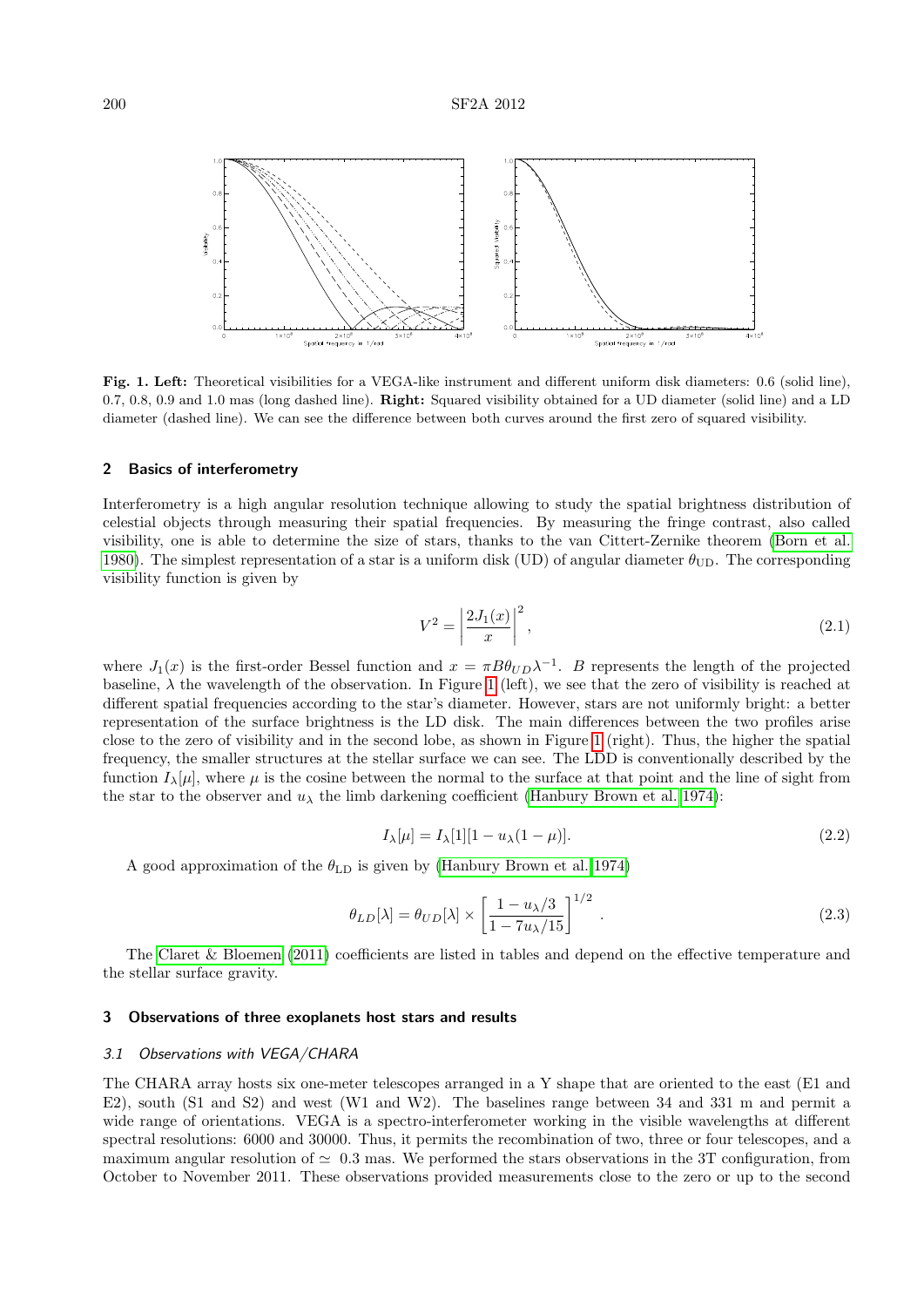lobe of squared visibility. Then, we used empirical laws to determine the stars' fundamental parameters. First, we used the Equation [3.1](#page-2-0) to calculate the radius:

<span id="page-2-0"></span>
$$
R \pm \delta R(R_{\odot}) = \frac{\theta_{LD} \pm \delta \theta_{LD}}{9.305 \times (\pi \pm \delta \pi)}.
$$
\n(3.1)

Then, to estimate the mass, we used the modulus of the gravitational acceleration  $||\vec{g}|| = GM/R^2$ , where G is the gravitational constant. The error of the mass estimate is dominated by the uncertainty in parallax. Finally, the black body law  $L = 4\pi R^2 \sigma T_{\text{eff}}^4$  gives the effective temperature  $T_{\text{eff}}$  and the mass function combined to Kepler's third law gives the exoplanets masses:

$$
M_{pl}\sin(i) = \frac{M_*^{2/3}P^{1/3}K(1-e^2)^{1/2}}{(2\pi G)^{1/3}},\tag{3.2}
$$

where  $K$  is the velocity semi-amplitude and  $e$  the planet eccentricity.

# 3.2 14 Andromedae

14 And (HD221345, HIP116076, HR8930) hosts one exoplanet of minimum mass  $M_2 \sin i = 4.8 M_J$  discovered in 2008. It has been shown that this star does not exhibit measurable chromospheric activity [\(Sato et al. 2008\)](#page-5-6). This star is well-fitted by a LD diameter model that provides a  $\chi^2_{reduced}$  of 2.8 (see Figure [2\)](#page-4-0). It is obtained with the Claret coefficient  $u_{\lambda} = 0.700$ , defined by the effective temperature and the log(g) given by [Sato et al.](#page-5-6) [\(2008\)](#page-5-6). It follows a LDD of  $1.51 \pm 0.02$  mas. The radius,  $T_{\text{eff}}$  and mass found with VEGA are given in Table [1.](#page-3-1) [Baines et al.](#page-5-7) [\(2009\)](#page-5-7) found a LDD of 1.34 ± 0.01 mas for 14 And, which is smaller by  $\sim 10\%$  than the one we found with VEGA. But we recorded the data in the V band, whereas their values were recorded in the K band. [Sato et al.](#page-5-6) [\(2008\)](#page-5-6) found that 14 And's exoplanet minimum mass is  $M_{\text{pl}} \sin(i) = 4.8 M_{\text{Jup}}$ , which is close to our result (see Table [2\)](#page-3-2), but was derived from radial velocity data, which induces a different bias.

#### 3.3 υ Andromedae

 $v$  And (HD9826, HIP7513, HR458) is a bright F star that has undergone numerous spectroscopic investigations [\(Fuhrmann et al. 1998,](#page-5-8) and references therein). Four exoplanets are known to orbit around it: they were discovered between 1996 and 2010 [\(Schneider et al. 2011;](#page-5-9) [Butler et al. 1999;](#page-5-10) [Lowrance et al. 2002;](#page-5-11) [Curiel et al.](#page-5-12) [2011\)](#page-5-12). The data points obtained at low spatial frequency are slightly lower than the LDD model. This explains the higher  $\chi^2_{\text{reduced}}$  than for the other stars, which equals 6.9 (Figure [2\)](#page-4-0). Then, we obtained  $\theta_{\text{LD}} = 1.18 \pm 0.01$  mas using  $u_{\lambda} = 0.534$ . *v* And was observed by [van Belle & von Braun](#page-6-0) [\(2009\)](#page-6-0) with the Palomar Testbed Interferometer (PTI), who estimated its LDD to be  $1.02 \pm 0.06$  mas. [Baines et al.](#page-5-13) [\(2008\)](#page-5-13) found a higher diameter with CHARA/CLASSIC [\(McAlister et al. 2005\)](#page-5-14):  $1.11 \pm 0.01$  mas. However, it appears that, due to the dispersion in their measurements, the value of their error bars could be underestimated. In our case, the formal uncertainty is also very small but the high value of the  $\chi^2_{reduced}$  indicates a poor adjustment by this simple model. No value is consistent with the respective other, ours being separated from [McAlister et al.](#page-5-14) [\(2005\)](#page-5-14)'s by more than 5σ. More observations are definitively necessary to improve the accuracy and reliability of these measurements. However, the minimum masses of v And's exoplanets are consistent with those calculated by [Curiel et al.](#page-5-12) [\(2011\)](#page-5-12) and [Wright et al.](#page-6-1) [\(2009\)](#page-6-1), but remain lower by  $\simeq 10\%$  on average, when we use the orbital periods, semi-amplitudes, and eccentricities they both give (Table [2\)](#page-3-2).

#### 3.4 42 Draconis

42 Dra (HD170693, HIP90344, HR6945) is an intermediate-mass giant star around which a  $3.88 \pm 0.85 M_{\rm J}$ exoplanet has recently been discovered (Döllinger et al. 2009). The  $\chi^2_{reduced}$  obtained for 42 Dra is the lowest one: 0.2. The LDD model perfectly fits the data points. This leads to a  $\theta_{\rm LD}$  of  $2.12 \pm 0.02$  mas with a Claret coefficient of  $u<sub>\lambda</sub> = 0.725$ . [Baines et al.](#page-5-16) [\(2010\)](#page-5-16) found a similar LDD to ours for 42 Dra: 2.04  $\pm$  0.04 mas. Given the few studies of this star, this additional measurement brings a new accurate confirmation of the diameter. Concerning the planet's fundamental parameter, we found a similar  $M_{\text{pl}} \sin(i)$  to that calculated by Döllinger [et al.](#page-5-15) [\(2009\)](#page-5-15) (Table [2\)](#page-3-2).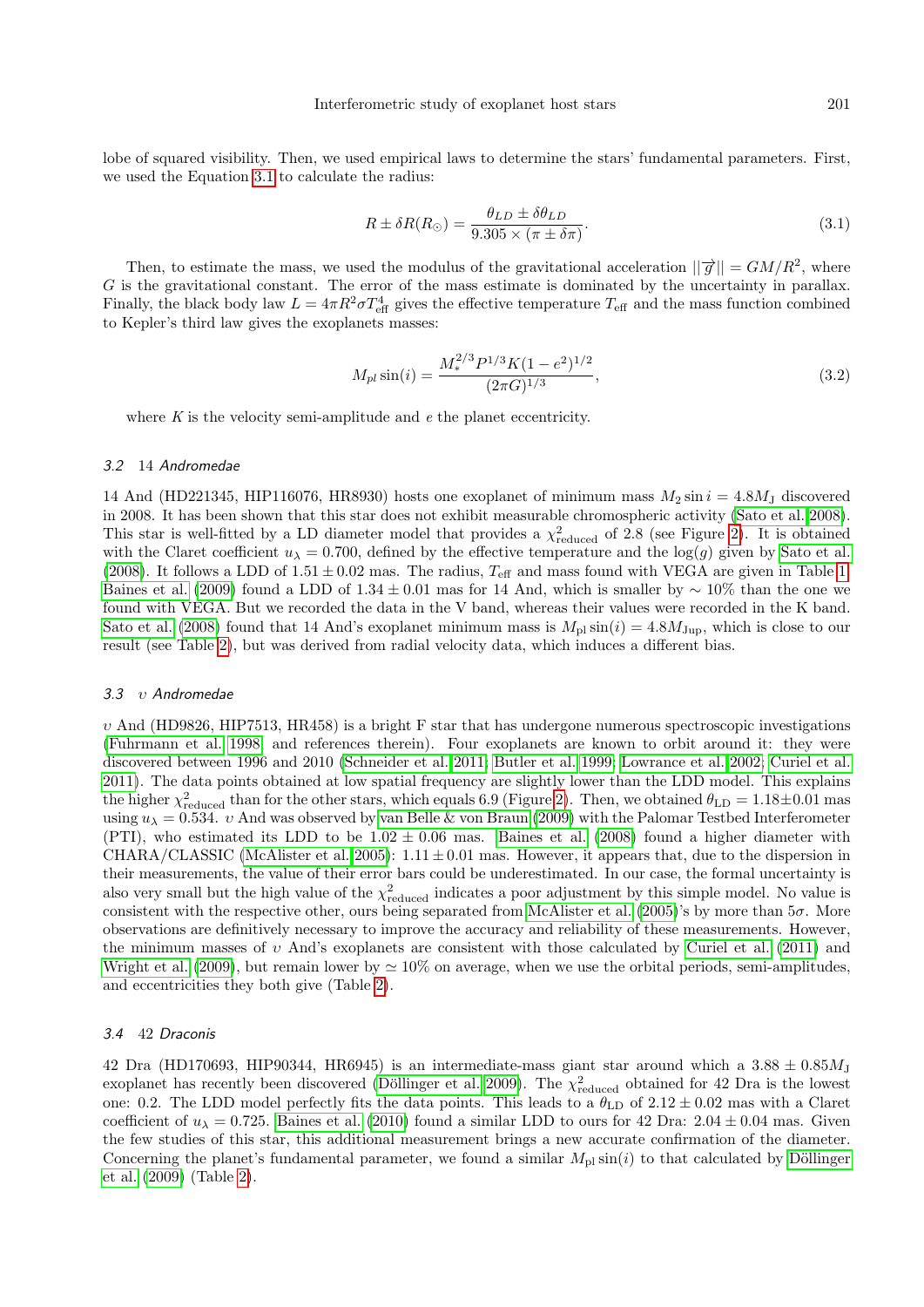<span id="page-3-1"></span>Table 1. Summary of the fundamental parameters of 14 And, υ And, 42 Dra and θ Cyg calculated using VEGA interferometric data.  $\theta_{\text{LD}}$  is the limb-darkened diameter in mas. The radius and mass are given in solar units and  $T_{\text{eff}}$ is given in K.

| Star         | Radius            | Mass            | $T_{\rm eff}$ |
|--------------|-------------------|-----------------|---------------|
| 14 And       | $12.82 \pm 0.32$  | $2.60 \pm 0.42$ | $4450 + 78$   |
| $v$ And      | $1.70 \pm 0.02$   | $1.12 \pm 0.25$ | $5819 + 78$   |
| 42 Dra       | $22.04 \pm 0.48$  | $0.92 + 0.11$   | $4301 + 71$   |
| $\theta$ Cyg | $1.503 \pm 0.007$ | $1.32 \pm 0.14$ | $6767 + 87$   |

Table 2. Calculated exoplanets masses of 14 And, υ And and 42 Dra from interferometric data and comparison with previous work  $({}^{(a)}$ [Sato et al. 2008](#page-5-6);  $({}^{(b)}$ [Curiel et al. 2011](#page-5-12);  $({}^{(c)}$ Döllinger et al. 2009).

<span id="page-3-2"></span>

| Planet       | $P_{\rm orb}[days]$ | K $[m.s^{-1}]$ e |                     | $M_{\text{pl}}\sin(i)[M_{\text{Jup}}]$ |                                |
|--------------|---------------------|------------------|---------------------|----------------------------------------|--------------------------------|
|              |                     |                  |                     | This work                              | Previous work                  |
| $14$ And $b$ | $185.84 \pm 0.23$   | $100.0 \pm 1.3$  | $\Omega$            | $5.33 + 0.57$                          | $4\,8^{(a)}$                   |
| $v$ And b    | $4.62 \pm 0.23$     | $70.51 \pm 0.45$ | $0.022 \pm 0.007$   | $0.62 \pm 0.09$                        | $0.69 \pm 0.04^{(b)}$          |
| $v$ And c    | $241.26 \pm 0.64$   | $56.26 \pm 0.52$ | $0.260 \pm 0.079$   | $1.80 \pm 0.26$                        | $1.98 \pm 0.19^{(b)}$          |
| $v$ And d    | $1276.46 \pm 0.57$  | $68.14 \pm 0.45$ | $0.299 + 0.072$     | $3.75 \pm 0.54$                        | $4.13 \pm 0.29^{(b)}$          |
| $v$ And e    | $3848.86 \pm 0.74$  | $11.54 \pm 0.31$ | $0.0055 \pm 0.0004$ | $0.96 \pm 0.14$                        | $1.06 \pm 0.28^{(b)}$          |
| 42 Dra b     | $479.1 \pm 6.2$     | 112.5            | $\theta$            | $3.79 \pm 0.29$                        | $3.88 \pm 0.85$ <sup>(c)</sup> |

## <span id="page-3-0"></span>4 The case of  $\theta$  Cygni

## 4.1 Interferometric observations

 $\theta$  Cyg (HD185395,  $d = 18.33 \pm 0.05$  pc) is an F4V star with an M-dwarf companion of 0.35  $M_{\odot}$  orbiting at a projected separation of 2'' ( $\simeq$  46 AU) and with a differential magnitude of 4.6 mag in the H band, which translates into 7.9 mag in the V band [\(Desort et al. 2009\)](#page-5-17) using [Delfosse et al.](#page-5-18) [\(2000\)](#page-5-18) data. More recently, [Roberts](#page-5-19) [\(2011\)](#page-5-19) published adaptative optics (AO) data obtained with the AEOS telescopes in 2002, and reported a differential magnitude in the Bessel I-band of  $5.89\pm0.089$  and a separation of  $2.54''$ , compatible with a contrast of  $\simeq$  7 at the V band. A quasi-periodical RV variation with a period of approximately 150 days was detected thanks to ELODIE and SOPHIE at the Observatoire de Haute-Provence (OHP), that no known stellar variation modes can explain.

We performed nine observations of  $\theta$  Cyg with VEGA/CHARA [\(Mourard et al. 2009\)](#page-5-1) from June 2010 to October 2011. We used the three-telescope capabilities of the instrument. This allowed to reach the second lobe of visibility and to possibly identify stellar pulsations. Added to that, interferometric observations in the visible wavelengths permit to probe the same domain as the spectroscopic results.

In a f[i](#page-3-3)rst analysis, we have considered all data points. We used the LitPro software<sup>i</sup> [\(Tallon-Bosc et al. 2008\)](#page-5-20) and obtained a mean UD equivalent diameter of  $0.726 \pm 0.003$  mas. This implies a  $\chi^2_{\text{reduced}}$  of 8.4, which clearly indicates dispersion in the measurements or possible variations of the diameter from night to night. We also tested a linear LDD model with a coefficient  $u<sub>\lambda</sub> = 0.5$  taken from [Claret & Bloemen](#page-5-5) [\(2011\)](#page-5-5) with  $T_{\text{eff}} = 6745$  K and  $\log(g) = 4.2$ . The adjustment of the whole data set (see Figure [2\)](#page-4-0) gives the value  $\theta_{\rm LD} = 0.760 \pm 0.003$  mas, with a reduced  $\chi^2_{reduced}$  equal to 8.5.

Our final value is consistent with the diameter estimated by [van Belle et al.](#page-5-21) [\(2008\)](#page-5-21) ( $\theta_{\text{LD}} = 0.760 \pm 0.021$  mas) with spectral energy distribution but smaller than [Boyajian et al.](#page-5-22) [\(2012\)](#page-5-22)'s diameter obtained with CLASSIC beam combiner  $(\theta_{\text{LD}} = 0.845 \pm 0.015 \text{ mas and } \theta_{\text{LD}} = 0.861 \pm 0.015 \text{ mas in } 2007 \text{ and } 2008 \text{ respectively})$ .  $\theta$  Cyg's fundamental parameters were estimated in the same way as for the host stars. We took  $\pi = 54.54 \pm 0.15$  mas according to [van Leeuwen](#page-6-2) [\(2007\)](#page-6-2).  $\theta$  Cyg 's radius is then  $R = 1.503 \pm 0.007 R_{\odot}$ . The final uncertainty is equally due to errors in the parallax and the angular diameter. This results in a mass of  $1.32 \pm 0.14 M_{\odot}$ . Finally, the  $T_{\text{eff}}$  was calculated using the black body law, resulting in  $T_{\text{eff}} = 6767 \pm 87$  K, which is also consistent with the value given by [Desort et al.](#page-5-17) [\(2009\)](#page-5-17). [Boyajian et al.](#page-5-22) [\(2012\)](#page-5-22) found a lower  $T_{\text{eff}}$  of 6381  $\pm$  65 K mostly due to a

<span id="page-3-3"></span><sup>i</sup>Available at http://www.jmmc.fr/litpro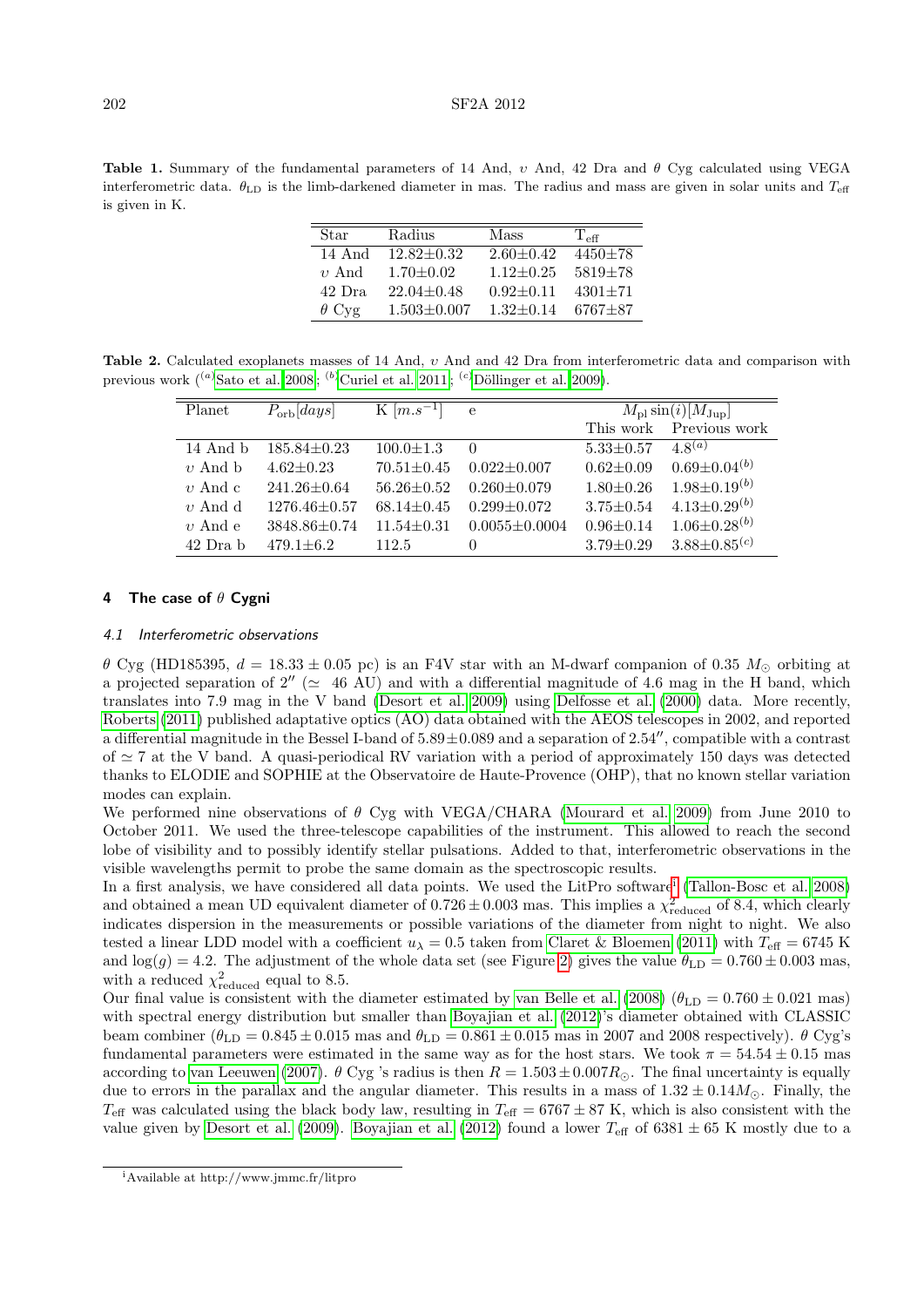

<span id="page-4-0"></span>Fig. 2. Squared visibility of 14 And (top left),  $v$  And (top right), 42 Dra (bottom left) and  $\theta$  Cyg (bottom right) versus spatial frequency [1/rad] for VEGA data points. The solid line is the model of the limb-darkened angular diameter provided by the LITpro software.

larger LDD (see Table [1\)](#page-3-1).

#### 4.2 Discussion

As θ Cyg's visibility curve shows discrepancies, we suspect that it has unknown stellar variations or hides another companion.

Because  $\theta$  Cyg's radial velocity is suspected to have a 150-day period [\(Desort et al. 2009\)](#page-5-17), we studied a possible correlation between the variation of its diameter and the RV periodic behavior by looking its diameter night by night (see [Ligi et al. 2012\)](#page-5-2). It results in a variation with an amplitude of ∼ 13% in diameter peak to peak. Solar-like oscillations lead to lower variations in amplitude than that. Cepheid stars show similar-sized pulsations but are brighter, and their light curve presents much larger amplitude variations than  $\theta$  Cyg's. Its luminosity and temperature would rather locate it near the instability branch of the HR diagram, identifying it as a  $\delta$  Scuti or  $\gamma$  Dor star, which are also A- or F- type stars. This last possibility is also mentioned by [Guzik et al.](#page-5-23) [\(2011\)](#page-5-23), but the light curve they show does not reveal the typical  $\gamma$  Dor frequencies around 11  $\mu$ Hz, which are specific for these pulsations. Finally, we note that if the 150-day period RV variations were due to diameter variations, they would be unrealistically large, and very significant photometric variations should have been detected by Kepler. We therefore conclude that stellar variations do not explain the observed features in a satisfactory manner. We therefore consider the possibility of an unseen stellar companion for  $\theta$  Cyg, and see how the present interferometric data can help to test such a scenario.

The known M-type companion to  $\theta$  Cyg clearly does not affect our visibilities, because of the large separation in position (2 seconds of arc) and the large difference in magnitude (around 7). We therefore consider the presence of a second and much closer companion. Given our current accuracies in visibility measurements, this companion could be detected by interferometric instruments if its flux contribution is higher than 2%. Because  $\theta$  Cyg is not classified as SB2, such a flux ratio would imply a pole-on bound system or a visual unbound binary. In this framework we performed several tests on our data set. Because the VEGA visibilities are, at first approximation, dominated by one main resolved source, that is the primary component, we adopted a diameter of the companion of 0.2 mas, corresponding to an unresolved source. The UD diameter of the primary was fixed to  $\theta_{\text{UD}} = 0.726$  mas, which is the diameter obtained when merging all nights. Then, by assuming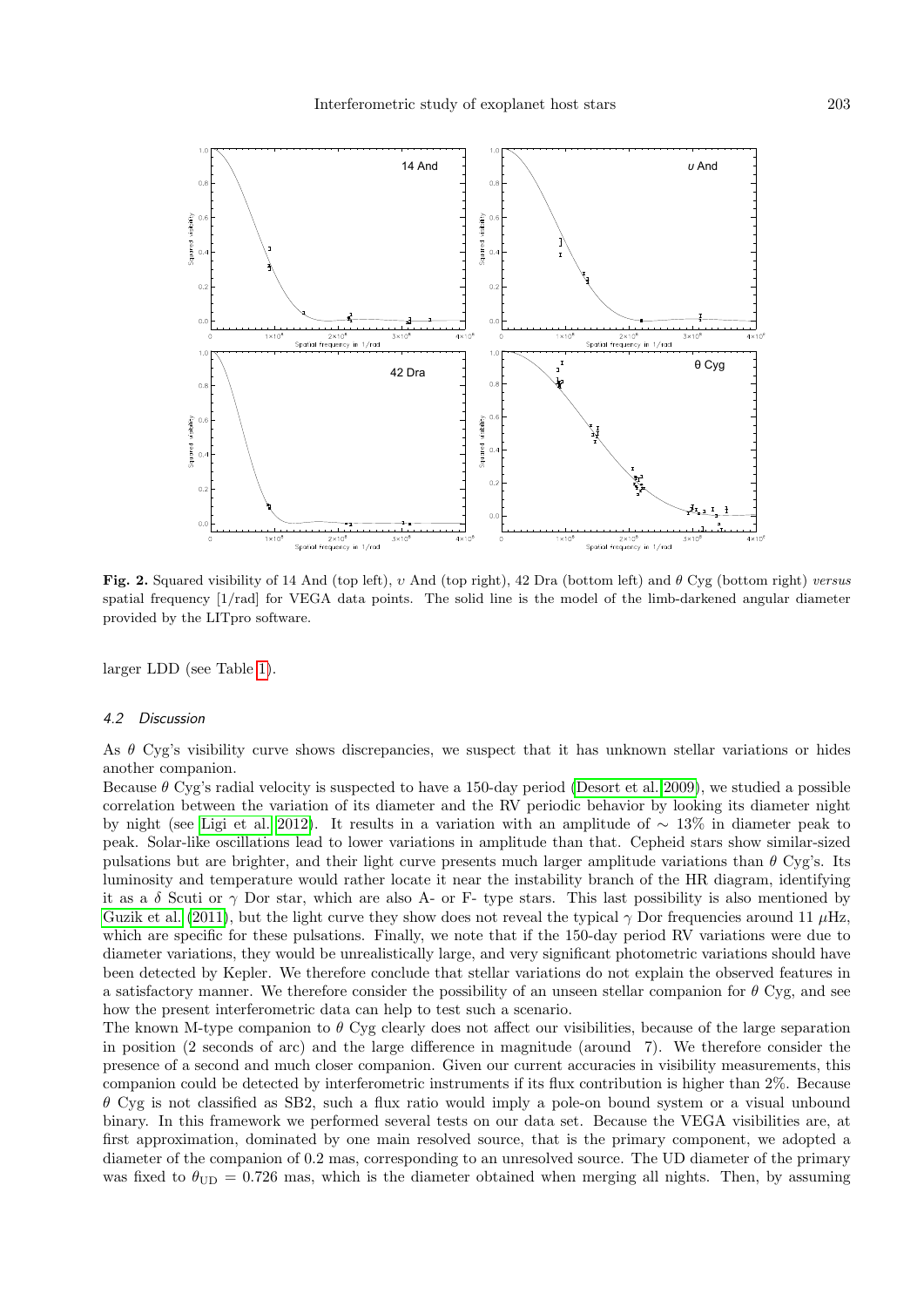204 SF2A 2012

a companion's flux in the range 2% to 15%, we obtained the position angle (PA) and angular separation  $(\rho)$ corresponding to the minimum  $\chi^2_{reduced}$ . We performed the same tests with [Boyajian et al.](#page-5-22) [\(2012\)](#page-5-22)'s CLASSIC data from 2007-2008. In half of the cases of the VEGA sets, we found a solution with a better  $\chi^2_{reduced}$  than with a UD model. Generally, the best solution corresponds to a companion with 15% of flux, and a  $\rho$  included between 17.6 and 26.9 mas. However, in the other VEGA cases, the data do fit the binary model and no better solution is found.

In the CLASSIC data, the  $\chi^2_{reduced}$  is reduced by a factor 2 when we include the binarity and the best solution gives a flux ratio of about 7% and a separation of about 25 mas.

# 5 Conclusion and perspectives

We have performed VEGA/CHARA interferometric observations of four stars, three of them hosting exoplanets and the last one showing discrepancies in the squared visibility we obtained. After calculating the LDD of 14 And, v And and 42 Dra with a minimum precision of  $\sim 1.3\%$ , we obtained accurate values of their exoplanets masses. However,  $\theta$  Cyg diameter was not so easy to confirm. We studied its variation according to the observing night, and concluded that either unknown stellar variations or a hidden close companion could explain these variations. After modeling VEGA and CLASSIC data with a companion of diameter 0.2 mas, we concluded that a companion improve the interpretation of the CLASSIC data by a factor 2 when we consider a binary component, whereas it only improves half of the VEGA data. More observations with different CHARA beams combiners allowing a larger UV coverage and the measurement of closure phases would bring additional clues to understand this complex star.

The CHARA Array is operated with support from the National Science Foundation through grant AST-0908253, the W. M. Keck Foundation, the NASA Exoplanet Science Institute, and from Georgia State University. RL warmly thanks all the VEGA observers that permitted the acquisition of this set of data. RL also acknowledges the PhD financial support from the Observatoire de la Côte d'Azur and the PACA region. We acknowledge the use of the electronic database from CDS, Strasbourg and electronic bibliography maintained by the NASA/ADS system.

# **References**

<span id="page-5-23"></span><span id="page-5-22"></span><span id="page-5-18"></span><span id="page-5-17"></span><span id="page-5-16"></span><span id="page-5-15"></span><span id="page-5-13"></span><span id="page-5-12"></span><span id="page-5-10"></span><span id="page-5-8"></span><span id="page-5-7"></span><span id="page-5-5"></span><span id="page-5-3"></span>Baines, E. K., Döllinger, M. P., Cusano, F., et al. 2010, ApJ, 710, 1365 Baines, E. K., McAlister, H. A., ten Brummelaar, T. A., et al. 2009, ApJ, 701, 154 Baines, E. K., McAlister, H. A., ten Brummelaar, T. A., et al. 2008, ApJ, 680, 728 Born, M., Wolf, E., & Haubold, H. J. 1980, Astronomische Nachrichten, 301, 257 Boyajian, T. S., McAlister, H. A., van Belle, G., et al. 2012, ApJ, 746, 101 Butler, R. P., Marcy, G. W., Fischer, D. A., et al. 1999, ApJ, 526, 916 Claret, A. & Bloemen, S. 2011, A&A, 529, A75 Curiel, S., Cantó, J., Georgiev, L., Chávez, C. E., & Poveda, A. 2011, A&A, 525, A78 Delfosse, X., Forveille, T., Ségransan, D., et al. 2000, A&A, 364, 217 Desort, M., Lagrange, A.-M., Galland, F., et al. 2009, A&A, 506, 1469 Döllinger, M. P., Hatzes, A. P., Pasquini, L., et al. 2009, A&A, 499, 935 Fuhrmann, K., Pfeiffer, M. J., & Bernkopf, J. 1998, A&A, 336, 942 Guzik, J. A., Houdek, G., Chaplin, W. J., et al. 2011, ArXiv e-prints Hanbury Brown, R., Davis, J., Lake, R. J. W., & Thompson, R. J. 1974, MNRAS, 167, 475 Ligi, R., Mourard, D., Lagrange, A. M., et al. 2012, A&A, 545, A5 Lowrance, P. J., Kirkpatrick, J. D., & Beichman, C. A. 2002, ApJ, 572, L79 Mayor, M. & Queloz, D. 1995, Nature, 378, 355 McAlister, H. A., ten Brummelaar, T. A., Gies, D. R., et al. 2005, ApJ, 628, 439 Mourard, D., Clausse, J. M., Marcotto, A., et al. 2009, A&A, 508, 1073 Roberts, Jr., L. C. 2011, MNRAS, 413, 1200 Sato, B., Toyota, E., Omiya, M., et al. 2008, PASJ, 60, 1317 Schneider, J., Dedieu, C., Le Sidaner, P., Savalle, R., & Zolotukhin, I. 2011, A&A, 532, A79 Tallon-Bosc, I., Tallon, M., Thiébaut, E., et al. 2008, in Society of Photo-Optical Instrumentation Engineers (SPIE) Conference Series, Vol. 7013, 70131J

<span id="page-5-21"></span><span id="page-5-20"></span><span id="page-5-19"></span><span id="page-5-14"></span><span id="page-5-11"></span><span id="page-5-9"></span><span id="page-5-6"></span><span id="page-5-4"></span><span id="page-5-2"></span><span id="page-5-1"></span><span id="page-5-0"></span>van Belle, G. T., van Belle, G., Creech-Eakman, M. J., et al. 2008, ApJS, 176, 276